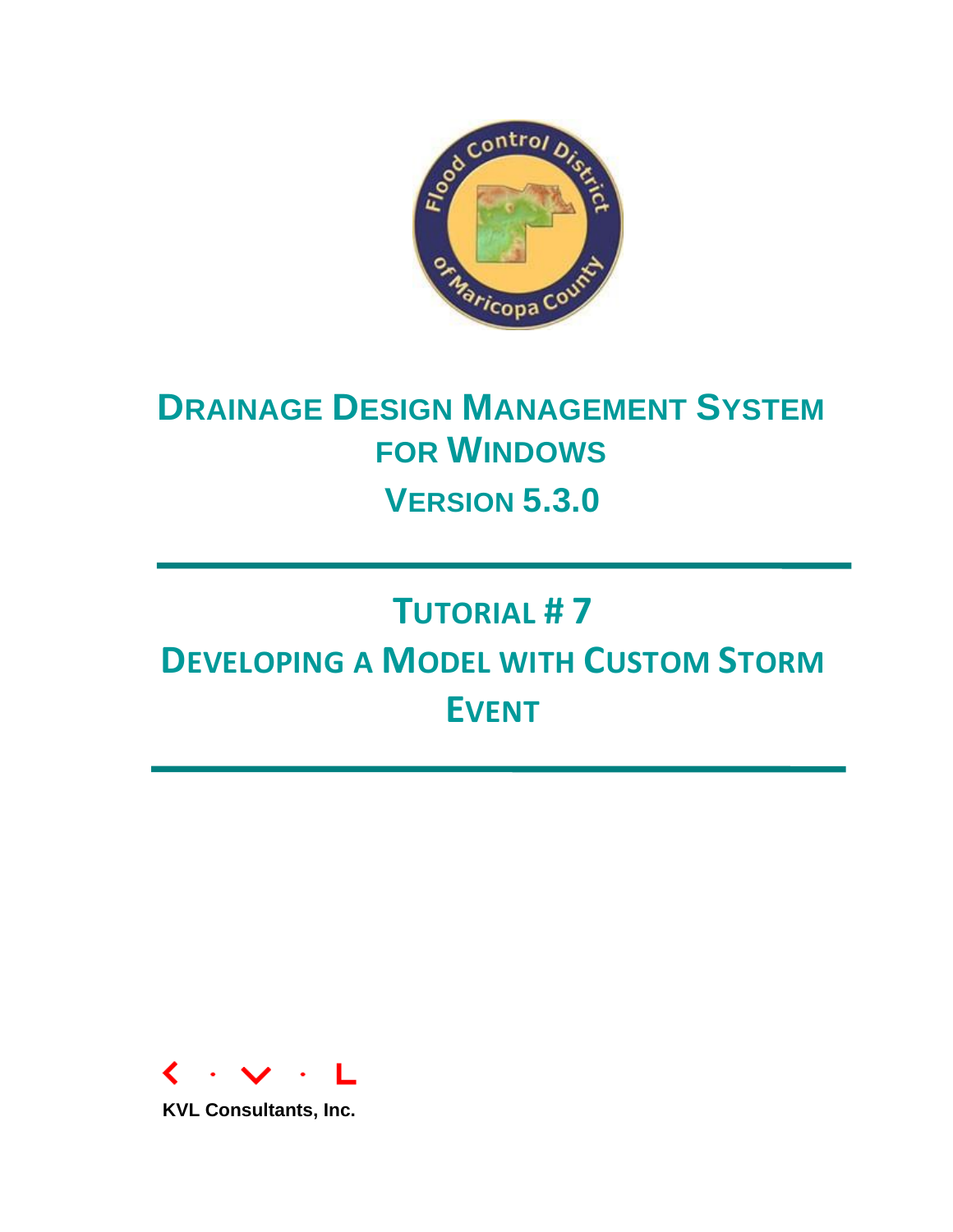## **DEVELOPING A MODEL WITH CUSTOM STORM EVENTS**

### **Table of Contents**

#### **No. Section Page**

No. Section Page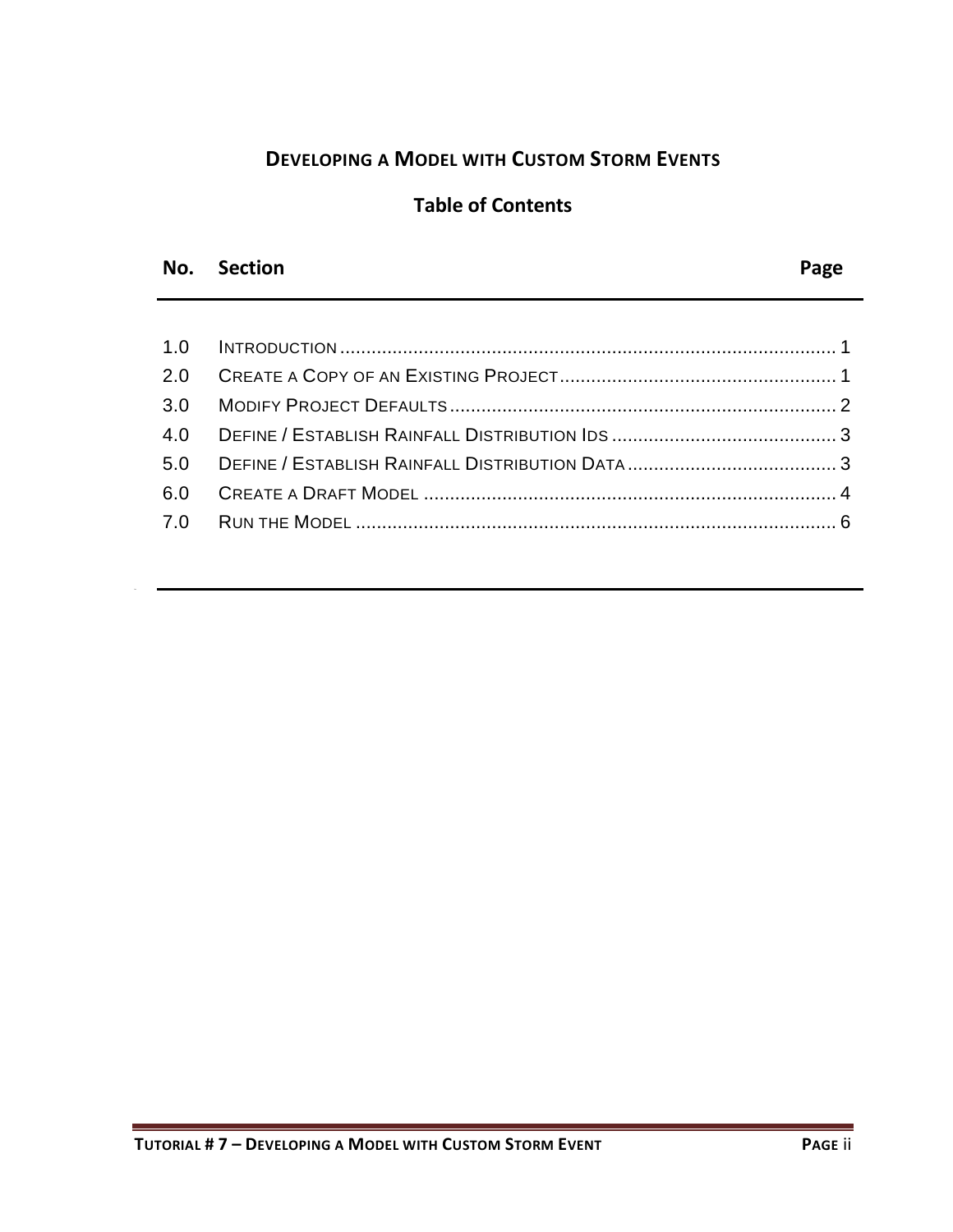## **DEVELOPING A MODEL WITH CUSTOM STORM EVENT**

#### <span id="page-2-0"></span>**1.0 INTRODUCTION**

This tutorial outlines the method for creating a Project with Custom Storm Event. At present, **all Custom Storm Events are limited to using S-Graph for the Unit Hydrograph.** The procedure for creating a Custom Storm Event project is basically the same as developing a HEC-1 project using S-Graph. The only difference is that the rainfall uses a custom distribution.

In this procedure, it is assumed that the base HEC-1 project had been developed using S-Graph as the Unit Hydrograph. If the Clark Unit Hydrograph had been used, then some modifications would have to be made to the Sub-Basin data.

#### <span id="page-2-1"></span>**2.0 CREATE A COPY OF AN EXISTING PROJECT**

Copy an Existing Project ('File  $\rightarrow$  Project Management') to be used for this tutorial. For this example, create a copy of **KVLEXAMPLE6,** which is a project that used the S-Graph Unit Hydrograph.

| Flood Control District of Maricopa County - KVLEXAMPLE6                         |        |  |  |  |  |  |  |  |  |  |  |  |  |
|---------------------------------------------------------------------------------|--------|--|--|--|--|--|--|--|--|--|--|--|--|
| File Edit Hydrology Hydraulics River Mechanics Maps Tools Admin Submittals Help |        |  |  |  |  |  |  |  |  |  |  |  |  |
| Select Project                                                                  | $\Box$ |  |  |  |  |  |  |  |  |  |  |  |  |
| <b>New Project</b>                                                              |        |  |  |  |  |  |  |  |  |  |  |  |  |
| <b>Update Project Defaults</b>                                                  |        |  |  |  |  |  |  |  |  |  |  |  |  |
| <b>Project Paths</b>                                                            |        |  |  |  |  |  |  |  |  |  |  |  |  |
| Reports                                                                         |        |  |  |  |  |  |  |  |  |  |  |  |  |
| <b>Project Management</b>                                                       |        |  |  |  |  |  |  |  |  |  |  |  |  |
| <b>Import Data</b>                                                              |        |  |  |  |  |  |  |  |  |  |  |  |  |
| <b>Export Data</b>                                                              |        |  |  |  |  |  |  |  |  |  |  |  |  |
| Exit                                                                            |        |  |  |  |  |  |  |  |  |  |  |  |  |

Enter a short alphanumeric name with no spaces to the **"To Project"** textbox field. (For this tutorial, enter **KVLEXAMPLE6A**). The "**To Project"** field can hold as much 20 characters. Press the *'Save'* button to save the data and then press the *'Copy'* button to copy the project. Then press *'OK'* to close the form.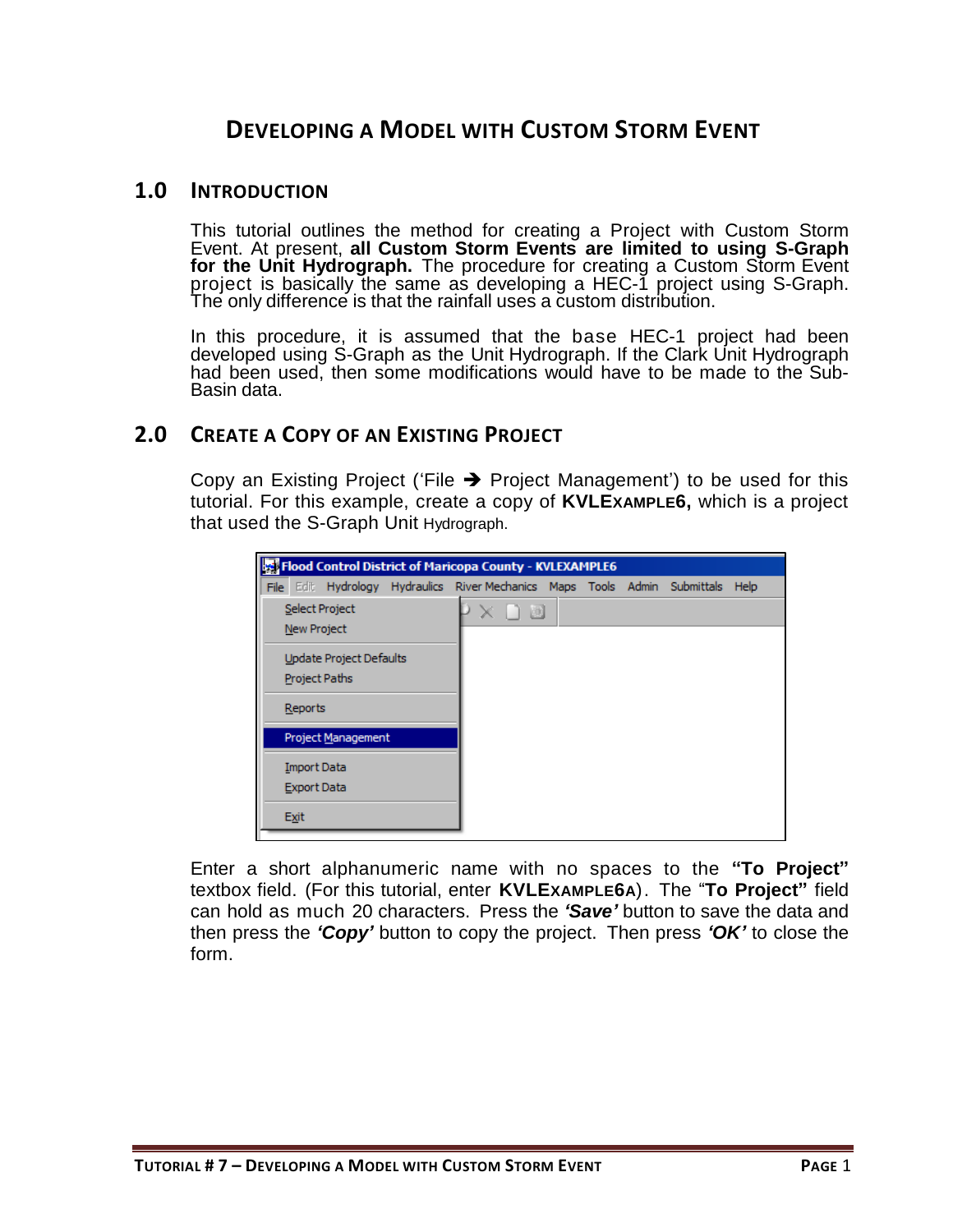| <b>Project Management</b>                                                                      | $\times$                                                |
|------------------------------------------------------------------------------------------------|---------------------------------------------------------|
| - Action<br>Copy Projecti<br>C Backup Project<br>C Import Project<br>C Clean Up Orphan Records | From Project   KVLEXAMPLE6<br>To Project   KVLEXAMPLE6A |
|                                                                                                | <b>O</b> Info<br>QK<br>Copy                             |

## <span id="page-3-0"></span>**3.0 MODIFY PROJECT DEFAULTS**

On the **SELECT PROJECT** form **(***'File Select Project'*), select the new project (**KVLEXAMPLE6A**). Click the **Details** tab to make changes on the **Title**, **Location**, and **Agency** information. Check the *'Custom Storm Event'* checkbox. You will notice that when *'Custom Storm Event'* is checked, the **Rainfall** textbox field changes to *CUSTOM* and cannot be edited. In addition, the **Unit Hydrograph** is set to *S-Graph* and **Storms** are set to *Single*. Neither of these fields can be edited. Finally the **Return Periods** to model disappeared from the form as they are not relevant for this project. When complete, press *'Save'* and *'OK'* to close the **SELECT PROJECT** form.

| <b>Select Project</b> |                              |                                                                              |  |                             |       |                         |  |                         |    |  |  |  |
|-----------------------|------------------------------|------------------------------------------------------------------------------|--|-----------------------------|-------|-------------------------|--|-------------------------|----|--|--|--|
|                       | List                         |                                                                              |  |                             |       |                         |  | Details                 |    |  |  |  |
|                       | <b>Project Reference</b>     |                                                                              |  |                             |       | <b>Project Defaults</b> |  |                         |    |  |  |  |
| Project ID 00162      |                              | Reference KVLEXAMPLE6A                                                       |  |                             |       | Model HEC1              |  |                         |    |  |  |  |
| Title                 | Custom Storm Event Project   |                                                                              |  |                             |       | Soils   FCDMC           |  |                         |    |  |  |  |
| Location              | <b>Maricopa County</b>       |                                                                              |  |                             |       | Land Use   FCDMC        |  |                         |    |  |  |  |
|                       |                              | Agency   Flood Control District of Maricopa County                           |  |                             |       | Rainfall CUSTOM         |  |                         |    |  |  |  |
|                       |                              |                                                                              |  | <b>▽</b> Custom Storm Event |       | Roads   MCDOT           |  |                         |    |  |  |  |
|                       | □ Imported Hec-1 File        |                                                                              |  |                             |       |                         |  |                         |    |  |  |  |
|                       |                              |                                                                              |  |                             |       |                         |  |                         |    |  |  |  |
|                       |                              |                                                                              |  |                             |       | <b>HEC-1 Defaults</b>   |  |                         |    |  |  |  |
|                       |                              |                                                                              |  |                             |       |                         |  | Unit Hydrograph S-Graph |    |  |  |  |
|                       |                              |                                                                              |  |                             |       |                         |  | Loss Method Green-Ampt  |    |  |  |  |
|                       |                              |                                                                              |  |                             |       |                         |  | Storms Single           |    |  |  |  |
|                       | Custom Storm Event Project.  | This project isset-up to give a step-by-step instruction on how to develop a |  |                             |       |                         |  |                         |    |  |  |  |
|                       |                              |                                                                              |  |                             |       |                         |  |                         |    |  |  |  |
|                       | Modification Date 01/01/2011 | 圜                                                                            |  | <b>O</b> Info               | Print | Delete                  |  | Add                     | OK |  |  |  |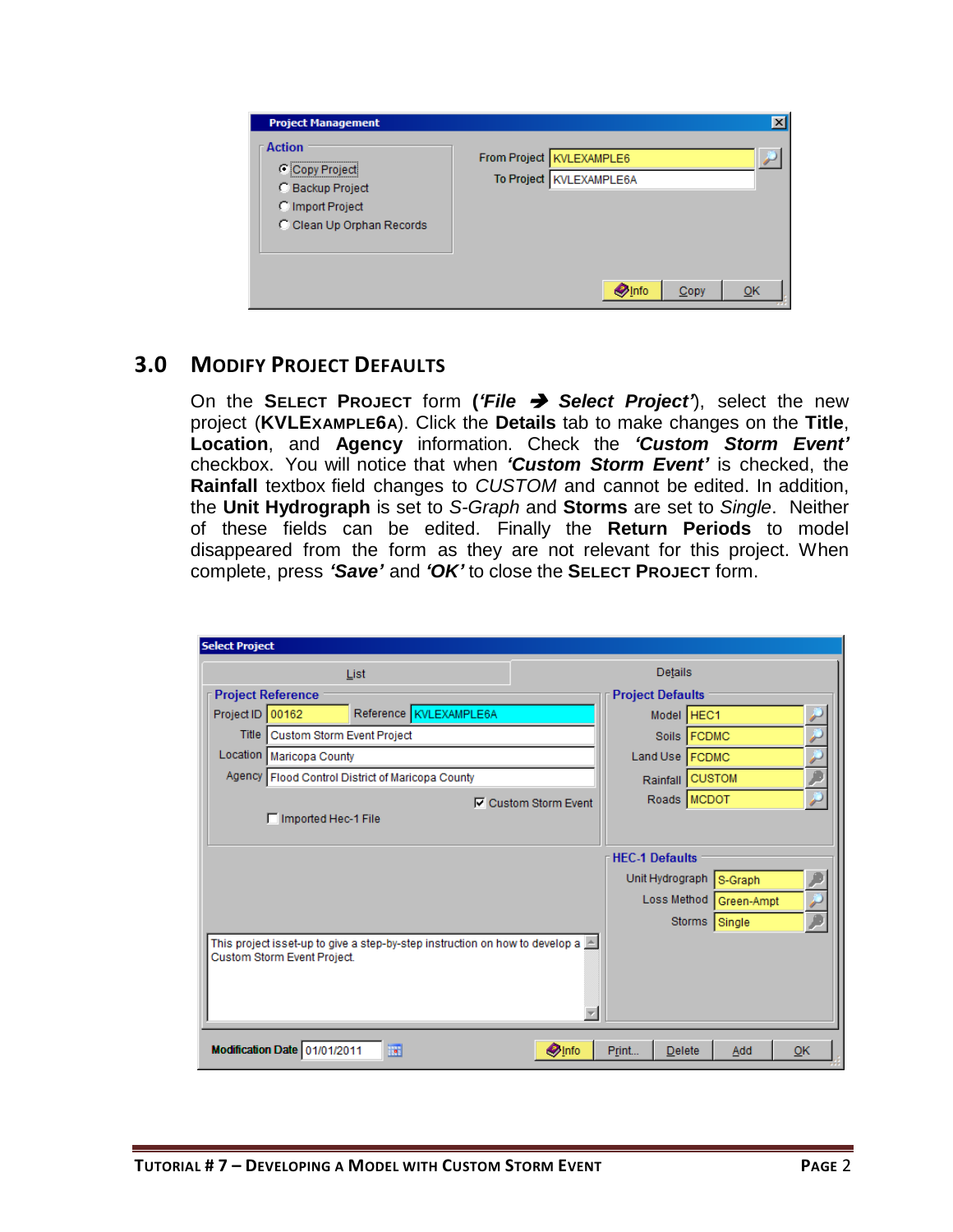## <span id="page-4-0"></span>**4.0 DEFINE / ESTABLISH RAINFALL DISTRIBUTION IDS**

On the **CUSTOM STORM EVENT DISTRIBUTION IDS** form (*'Hydrology Custom Storm Event Distribution Ids'*), define the Rainfall **Distribution ID.** Up to 6 distributions can be set up at any one time. Enter *'15'* as input to the **Time Interval (min)** textbox field. For **Type**, select '*PC'* from the drop down list. Enter *'10'* for the **Number of Distribution Records**. These values will be the same for all the distributions. Modeling more than one rainfall using the Default distribution can be done by entering a precipitation depth value on the **Rainfall** column and checking the corresponding **Use Default Distribution** checkbox. For this tutorial, enter the other data as presented below. Press *'Save'* and *'OK'* to close the form.

|     |                           | Custom Storm Event Distribution Ids                                                                 |         |                                      |              |       | $\Box$ o $\Box$ |
|-----|---------------------------|-----------------------------------------------------------------------------------------------------|---------|--------------------------------------|--------------|-------|-----------------|
|     |                           | <b>Custom Storm Event Distribution IDs</b><br>Time Interval (min)<br>Number of Distribution Records | Type PC | $15 -$<br>$10 -$                     |              |       |                 |
|     | <b>Distribution</b><br>ID | <b>Use Default</b><br><b>Distribution</b>                                                           | (in)    | Rainfall Description                 |              |       |                 |
| 1.  | <b>DEFAULT</b>            |                                                                                                     | 4.00    | Default Custom Storm Distribution ID |              |       |                 |
| 2.  | DISTID2                   | ⊽                                                                                                   | 12.00   | Default Distribution No. 2           |              |       |                 |
| 3.1 | DISTID3                   | п                                                                                                   |         |                                      |              |       |                 |
| 4.  | DISTID4                   | П                                                                                                   |         |                                      |              |       |                 |
| 5.  | DISTID5                   | $\Box$                                                                                              |         |                                      |              |       |                 |
| 6.  | DISTID6                   | п                                                                                                   |         |                                      |              |       |                 |
|     |                           |                                                                                                     |         |                                      |              |       |                 |
|     |                           |                                                                                                     |         |                                      | <b>Olnfo</b> | Print | QK              |

#### <span id="page-4-1"></span>**5.0 DEFINE / ESTABLISH RAINFALL DISTRIBUTION DATA**

On the **CUSTOM STORM EVENT DISTRIBUTION** form (*'Hydrology Custom Storm Event Distribution Data'*), the *DEFAULT* distribution data must be entered. The number of PC or PI records must be the same as established on the **CUSTOM STORM EVENT DISTRIBUTION ID** form. If more than one rainfall has been entered on the **CUSTOM STORM EVENT DISTRIBUTION ID** form, and the **Use Default Distribution** check box is NOT checked, then it is necessary to enter additional distribution data for the ID. The **Distribution ID** can be selected by clicking the '*Distribution'* button and selecting the **ID**. Press *"OK"* to close the form.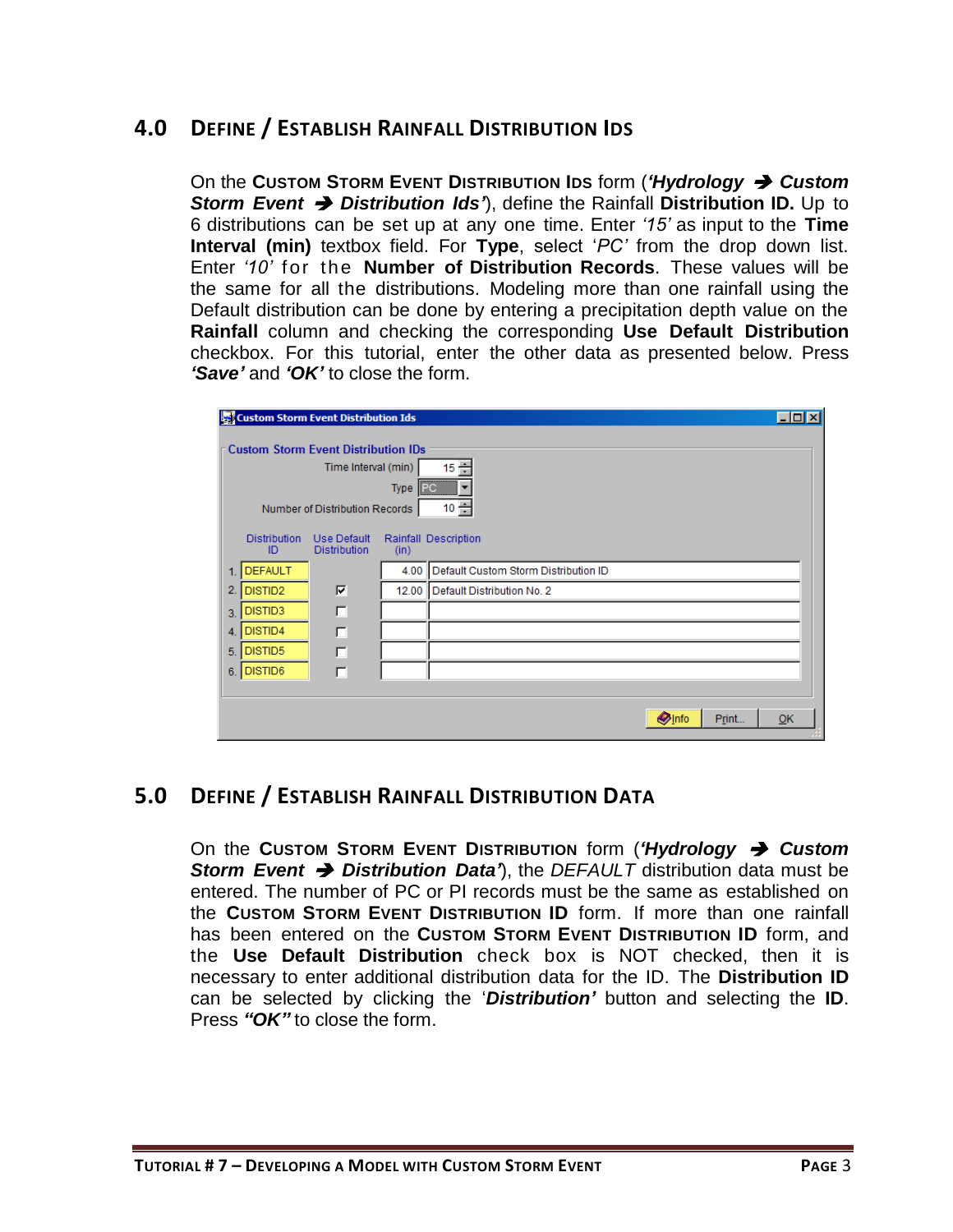|                                                         |                |                | <b>A Distribution ID: DEFAULT - Custom Storm Event</b> |                |                |                |                     |                |                |                | $\Box$ o $\mathbf{X}$ |
|---------------------------------------------------------|----------------|----------------|--------------------------------------------------------|----------------|----------------|----------------|---------------------|----------------|----------------|----------------|-----------------------|
| F <sub>0</sub>                                          | F <sub>1</sub> | F <sub>2</sub> | F <sub>3</sub>                                         | F <sub>4</sub> | F <sub>5</sub> | F <sub>6</sub> | F7                  | F <sub>8</sub> | F <sub>9</sub> | F10            | $\blacktriangle$      |
| PC                                                      | 0.0000         | 0.002          | 0.005                                                  | 0.008          | 0.011          | 0.014          | 0.017               | 0.020          | 0.023          | 0.026          |                       |
| PC                                                      | 0.029          | 0.032          | 0.035                                                  | 0.038          | 0.041          | 0.044          | 0.048               | 0.052          | 0.056          | 0.060          |                       |
| PC                                                      | 0.064          | 0.068          | 0.072                                                  | 0.076          | 0.080          | 0.085          | 0.090               | 0.095          | 0.100          | 0.105          |                       |
| PC                                                      | 0.110          | 0.115          | 0.120                                                  | 0.126          | 0.133          | 0.140          | 0.147               | 0.155          | 0.163          | 0.172          |                       |
| PC                                                      | 0.181          | 0.191          | 0.203                                                  | 0.218          | 0.236          | 0.257          | 0.283               | 0.387          | 0.663          | 0.707          |                       |
| PC                                                      | 0.735          | 0.758          | 0.776                                                  | 0.791          | 0.804          | 0.815          | 0.825               | 0.834          | 0.842          | 0.849          |                       |
| PC                                                      | 0.856          | 0.863          | 0.869                                                  | 0.875          | 0.881          | 0.887          | 0.893               | 0.898          | 0.903          | 0.908          |                       |
| PC                                                      | 0.913          | 0.918          | 0.922                                                  | 0.926          | 0.930          | 0.934          | 0.938               | 0.942          | 0.946          | 0.950          |                       |
| PC                                                      | 0.953          | 0.956          | 0.959                                                  | 0.962          | 0.965          | 0.968          | 0.971               | 0.974          | 0.977          | 0.980          |                       |
| PC                                                      | 0.981          | 0.986          | 0.989                                                  | 0.992          | 0.995          | 0.998          | 1.000               |                |                |                |                       |
|                                                         |                |                |                                                        |                |                |                |                     |                |                |                |                       |
|                                                         |                |                |                                                        |                |                |                |                     |                |                |                |                       |
|                                                         |                |                |                                                        |                |                |                |                     |                |                |                |                       |
|                                                         |                |                |                                                        |                |                |                |                     |                |                |                |                       |
|                                                         |                |                |                                                        |                |                |                |                     |                |                |                |                       |
|                                                         |                |                |                                                        |                |                |                |                     |                |                |                |                       |
|                                                         |                |                |                                                        |                |                |                |                     |                |                |                |                       |
|                                                         |                |                |                                                        |                |                |                |                     |                |                |                |                       |
| F <sub>1</sub>                                          |                | E2             | E3                                                     | F4             | F <sub>5</sub> | E6             | F7                  | F <sub>8</sub> |                | F <sub>9</sub> | E10                   |
| 0.981                                                   |                | 0.986          | 0.989                                                  | 0.992          | 0.995          | 0.998          |                     | 1.000          |                |                |                       |
|                                                         |                |                |                                                        |                |                |                |                     |                |                |                |                       |
| <b>Olnfo</b><br>Add<br>Import<br>Print<br><b>Delete</b> |                |                |                                                        |                |                |                | <b>Distribution</b> | QK             |                |                |                       |

## <span id="page-5-0"></span>**6.0 CREATE A DRAFT MODEL**

Before running the model, it is necessary to create a Draft Model (*'Hydrology* **→ Custom Storm Event → Network'**). Click "Create Draft" to create the draft model with the new PC/PI records.

|      |          | HEC-1 Model Network - Custom Storm Event |               |                  |       |        |     |                                 |              | $\Box$ olxi       |  |
|------|----------|------------------------------------------|---------------|------------------|-------|--------|-----|---------------------------------|--------------|-------------------|--|
|      | Look for |                                          | Exclude<br>п  |                  |       |        |     |                                 |              |                   |  |
| Sort | ID       | <b>Type</b>                              | ID            | Retrieve Combine | Area  |        |     | <b>Model Network</b><br>$MB$ 01 |              |                   |  |
|      | 010005   | <b>Basin</b>                             |               |                  |       |        |     |                                 |              |                   |  |
|      | 4 010010 | <b>Basin</b>                             |               |                  |       |        |     | Sort                            | $2\div$      |                   |  |
|      | 6 010010 | Combine                                  |               | $\overline{2}$   |       |        |     | Type Basin                      |              | O                 |  |
|      | 8 ST0010 | Storage                                  |               |                  |       |        |     | ID.                             | 010005       |                   |  |
|      | 10010010 | Route                                    |               |                  |       |        |     | <b>KO Output</b>                | $0 -$        | $\Box$ Tape 21    |  |
|      |          |                                          |               |                  |       |        |     |                                 |              |                   |  |
|      |          |                                          |               |                  |       |        |     |                                 |              |                   |  |
|      |          |                                          |               |                  |       |        |     |                                 |              |                   |  |
|      |          |                                          |               |                  |       |        |     |                                 |              |                   |  |
|      |          |                                          |               |                  |       |        |     | <b>Basin</b>                    | Divert       | ID                |  |
|      |          |                                          |               |                  |       |        |     | Combine                         | Retrieve     | $\pm$             |  |
|      |          |                                          |               |                  |       |        |     | Route                           | Storage      | <b>KM Comment</b> |  |
|      |          |                                          |               |                  |       |        |     | Hydrograph                      | Special Code |                   |  |
|      |          |                                          |               |                  |       |        |     |                                 |              |                   |  |
|      |          |                                          |               |                  |       |        |     |                                 |              |                   |  |
|      |          |                                          |               |                  |       |        |     |                                 |              |                   |  |
|      |          |                                          |               |                  |       |        | ▼   |                                 |              |                   |  |
|      |          | $\bullet$ Info                           | <b>ReSort</b> | Copy             | Print | Delete | Add | <b>MB</b>                       | Create Draft | QK                |  |

Click *'Yes'* to continue.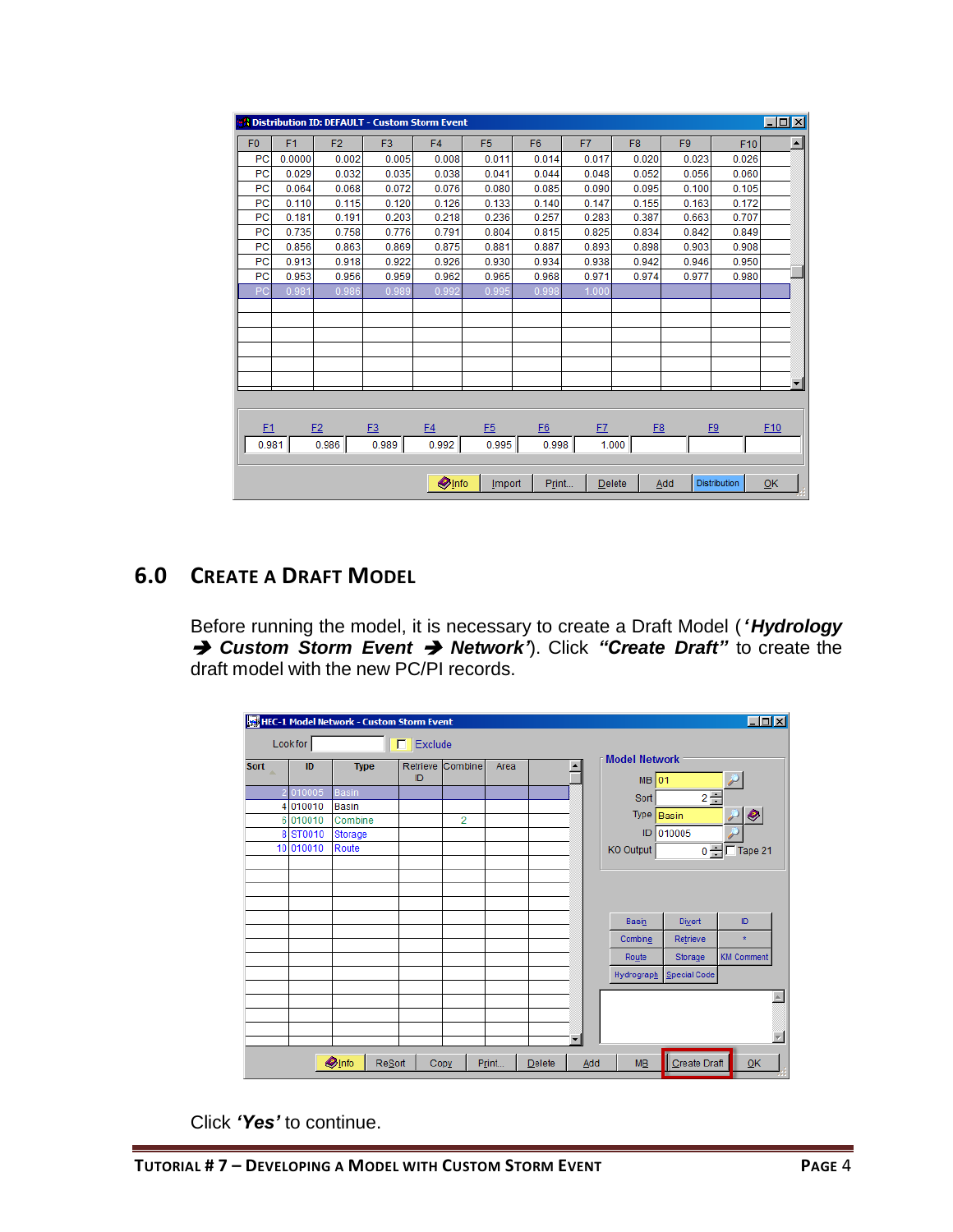

Click *'OK'* to close the **DRAFT HEC-1 MODEL NETWORK CREATED** form.



After viewing the Draft Model file, exit or close the Editor.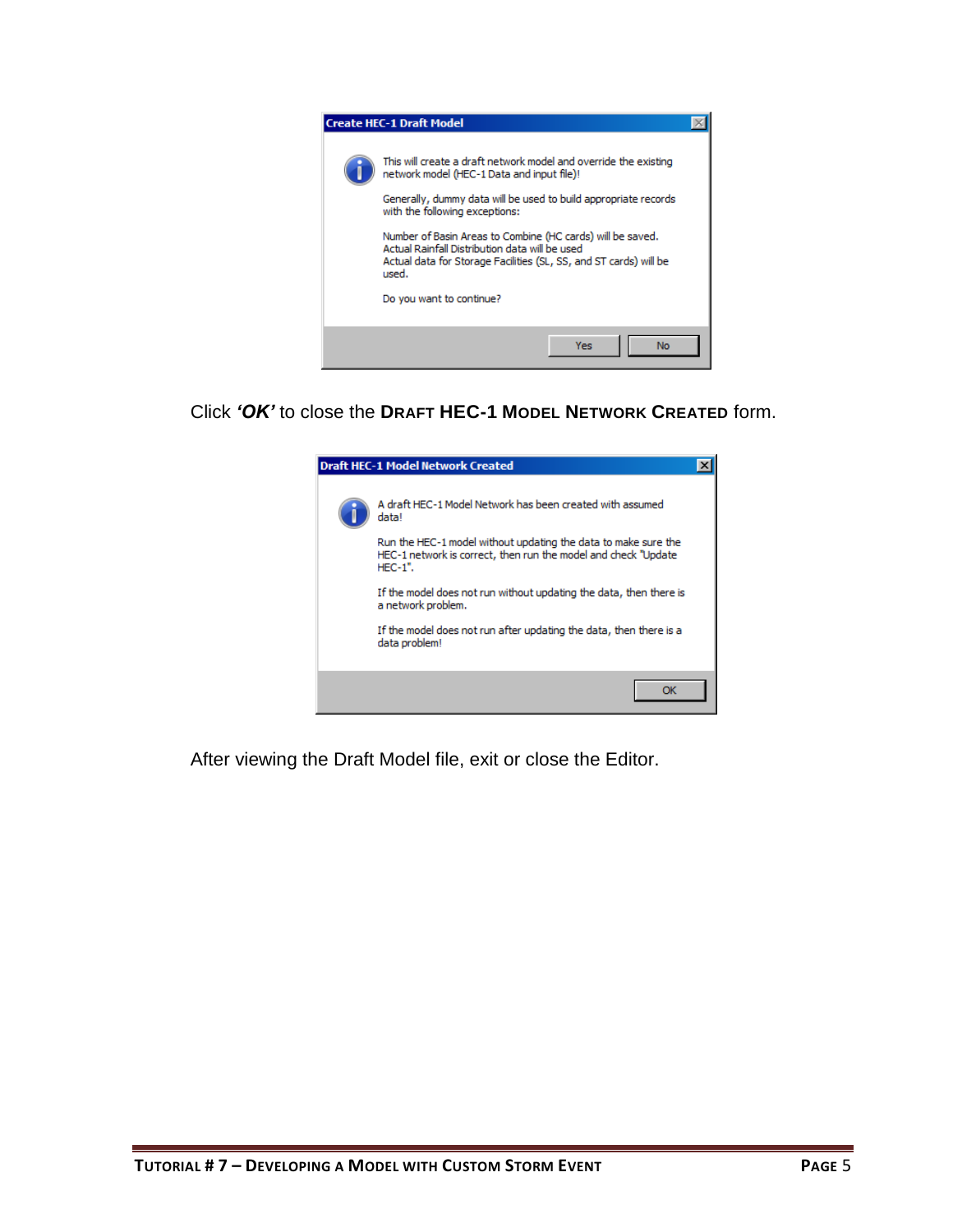|                                                                                  |                                                                                                    | Programmer's File Editor                  |                |                |                |                |                |                |                |                |                  |  |  |  |
|----------------------------------------------------------------------------------|----------------------------------------------------------------------------------------------------|-------------------------------------------|----------------|----------------|----------------|----------------|----------------|----------------|----------------|----------------|------------------|--|--|--|
| File<br><b>Edit</b><br>Options<br>Template<br>Execute<br>Macro<br>Window<br>Help |                                                                                                    |                                           |                |                |                |                |                |                |                |                |                  |  |  |  |
|                                                                                  |                                                                                                    | m.                                        |                |                |                | 목              |                |                | 溫圖             |                |                  |  |  |  |
|                                                                                  | C:\FCDMC\DDMSW482\Modiruns\KVLEXAMPLE6A\01-DEFAULT.Dat<br>$\Box$ o $\Box$                          |                                           |                |                |                |                |                |                |                |                |                  |  |  |  |
| ID                                                                               |                                                                                                    | Flood Control District of Maricopa Countu |                |                |                |                |                |                |                |                | $\blacktriangle$ |  |  |  |
| ID                                                                               |                                                                                                    | KULEXAMPLE6A - Custom Storm Event Project |                |                |                |                |                |                |                |                |                  |  |  |  |
| ID                                                                               | <b>Custom Storm Event</b><br>ID<br>Distribution ID: DEFAULT - Default Custom Storm Distribution ID |                                           |                |                |                |                |                |                |                |                |                  |  |  |  |
| ID                                                                               |                                                                                                    | Unit Hudrograph: S-Graph                  |                |                |                |                |                |                |                |                |                  |  |  |  |
| ID                                                                               |                                                                                                    | Storm: Single                             |                |                |                |                |                |                |                |                |                  |  |  |  |
| ID                                                                               |                                                                                                    | 12/31/2014                                |                |                |                |                |                |                |                |                |                  |  |  |  |
|                                                                                  | *DIAGRAM                                                                                           |                                           |                |                |                |                |                |                |                |                |                  |  |  |  |
| $I$ T                                                                            | 5                                                                                                  |                                           | Ø              | 2000           |                |                |                |                |                |                |                  |  |  |  |
| 10<br><b>IN</b>                                                                  | 5<br>15                                                                                            |                                           |                |                |                |                |                |                |                |                |                  |  |  |  |
| ×                                                                                |                                                                                                    |                                           |                |                |                |                |                |                |                |                |                  |  |  |  |
| ×                                                                                |                                                                                                    |                                           |                |                |                |                |                |                |                |                |                  |  |  |  |
|                                                                                  | KK010005                                                                                           | <b>BASIN</b>                              |                |                |                |                |                |                |                |                |                  |  |  |  |
| RA<br>PB                                                                         | 1.0<br>4.00                                                                                        |                                           |                |                |                |                |                |                |                |                |                  |  |  |  |
|                                                                                  | <b>PC0.0000</b>                                                                                    | 0.002                                     | 0.005          | 0.008          | 0.011          | 0.014          | 0.017          | 0.020          | 0.023          | 0.026          |                  |  |  |  |
|                                                                                  | PC 0.029                                                                                           | 0.032                                     | 0.035          | 0.038          | 0.041          | 0.044          | 0.048          | 0.052          | 0.056          | 0.060          |                  |  |  |  |
|                                                                                  | PC 0.064                                                                                           | 0.068                                     | 0.072          | 0.076          | 0.080          | 0.085          | 8.898          | 0.095          | 0.100          | 0.105          |                  |  |  |  |
|                                                                                  | PC 0.110                                                                                           | 8.115                                     | 0.120          | 0.126          | 0.133          | 0.140          | 0.147          | 0.155          | 0.163          | 0.172          |                  |  |  |  |
|                                                                                  | PC 0.181                                                                                           | 8.191                                     | 8.203          | 0.218          | 0.236          | 0.257          | 8.283          | 0.387          | 0.663          | 0.707          |                  |  |  |  |
|                                                                                  | PC 0.735<br>PC 0.856                                                                               | 8.758<br>8.863                            | 0.776<br>8.869 | 0.791<br>0.875 | 0.804<br>0.881 | 0.815<br>0.887 | 8.825<br>8.893 | 0.834<br>0.898 | 0.842<br>0.903 | 0.849<br>0.908 |                  |  |  |  |
|                                                                                  | PC 0.913                                                                                           | 8.918                                     | 0.922          | 0.926          | 0.930          | 0.934          | 8.938          | 0.942          | 0.946          | 0.950          |                  |  |  |  |
|                                                                                  | PC 0.953                                                                                           | 8.956                                     | 0.959          | 0.962          | 0.965          | 0.968          | 8.971          | 0.974          | 0.977          | 0.980          |                  |  |  |  |
| РC                                                                               | 0.981                                                                                              | 0.986                                     | 0.989          | 0.992          | 0.995          | 0.998          | 1.000          |                |                |                |                  |  |  |  |
| ΓG                                                                               | 0.15                                                                                               | 0.25                                      | 4.50           | 8.50           | 50             |                |                |                |                |                |                  |  |  |  |
| UI<br>UI                                                                         | Ø<br>500                                                                                           | 50<br>550                                 | 100<br>600     | 150<br>650     | 200<br>780     | 250<br>750     | 300<br>800     | 350<br>850     | 400<br>900     | 450<br>950     |                  |  |  |  |
| UI                                                                               | 1000                                                                                               | 1858                                      | 1100           | 1150           | 1200           | 1250           | 1300           | 1350           | 1400           | 1450           |                  |  |  |  |
| UI                                                                               | 1500                                                                                               | 1450                                      | 1400           | 1350           | 1300           | 1250           | 1100           | 1000           | 900            | 800            |                  |  |  |  |
| UI                                                                               | 700                                                                                                | 600                                       | 500            | 400            | 300            | 200            | 100            | Ø              | Ø              | 0              |                  |  |  |  |
| ÷                                                                                |                                                                                                    |                                           |                |                |                |                |                |                |                |                |                  |  |  |  |
| BA                                                                               | KK 010010<br>1.0                                                                                   | BASIN                                     |                |                |                |                |                |                |                |                |                  |  |  |  |
| LG                                                                               | 0.15                                                                                               | 0.25                                      | 4.50           | 8.50           | 50             |                |                |                |                |                |                  |  |  |  |
| UI                                                                               | Ø                                                                                                  | 50                                        | 100            | 150            | 200            | 250            | 300            | 350            | 400            | 450            |                  |  |  |  |
| UI                                                                               | 500                                                                                                | 550                                       | 600            | 650            | 700            | 750            | 800            | 850            | 900            | 950            |                  |  |  |  |
| UI                                                                               | 1000                                                                                               | 1858                                      | 1100           | 1150           | 1200           | 1250           | 1300           | 1350           | 1400           | 1450           |                  |  |  |  |
| UI<br>UI                                                                         | 1500<br>700                                                                                        | 1450<br>600                               | 1400<br>500    | 1350<br>400    | 1300<br>300    | 1250<br>200    | 1100<br>100    | 1000<br>0      | 900<br>0       | 800<br>0       |                  |  |  |  |
| $\ast$                                                                           |                                                                                                    |                                           |                |                |                |                |                |                |                |                |                  |  |  |  |
|                                                                                  |                                                                                                    | KK010010 COMBINE                          |                |                |                |                |                |                |                |                |                  |  |  |  |
| HС                                                                               | $\overline{2}$                                                                                     |                                           |                |                |                |                |                |                |                |                |                  |  |  |  |
| ×                                                                                |                                                                                                    | <b>KKST0010 STORAGE</b>                   |                |                |                |                |                |                |                |                |                  |  |  |  |
| KO                                                                               |                                                                                                    |                                           |                |                |                |                |                |                |                |                |                  |  |  |  |
| RS                                                                               | 1                                                                                                  | <b>STOR</b>                               |                |                |                |                |                |                |                |                |                  |  |  |  |
| SU                                                                               | 0.0                                                                                                | 10.0                                      | 100            | 1000           | 10000          |                |                |                |                |                |                  |  |  |  |
| SE<br>SS                                                                         | 85.0                                                                                               | 98.8                                      | 95.0           | 180.0          | 105.0          |                |                |                |                |                |                  |  |  |  |
|                                                                                  | 95.0<br>ST 100.0                                                                                   | 50.00<br>150.00                           | 3.10<br>3.00   | 1.50<br>1.50   |                |                |                |                |                |                |                  |  |  |  |
| ¥                                                                                |                                                                                                    |                                           |                |                |                |                |                |                |                |                |                  |  |  |  |
|                                                                                  | KK010010                                                                                           | ROUTE                                     |                |                |                |                |                |                |                |                |                  |  |  |  |
| RK<br>$\ast$                                                                     | 1000                                                                                               | 8.805                                     | 0.025          |                | TRAP           | 100            | 8              |                |                |                |                  |  |  |  |
| $\blacksquare$                                                                   |                                                                                                    |                                           |                |                |                |                |                |                |                |                |                  |  |  |  |
|                                                                                  |                                                                                                    |                                           |                |                |                |                |                |                |                |                |                  |  |  |  |

## <span id="page-7-0"></span>**7.0 RUN THE MODEL**

On the **RUN HEC-1 MODEL – CUSTOM STORM EVENT** form (*'Hydrology Custom Storm Event Model'*), check the **Distribution 2** and **Delete Prior Results** check boxes. Click the *'Run Model'* button to execute the program.